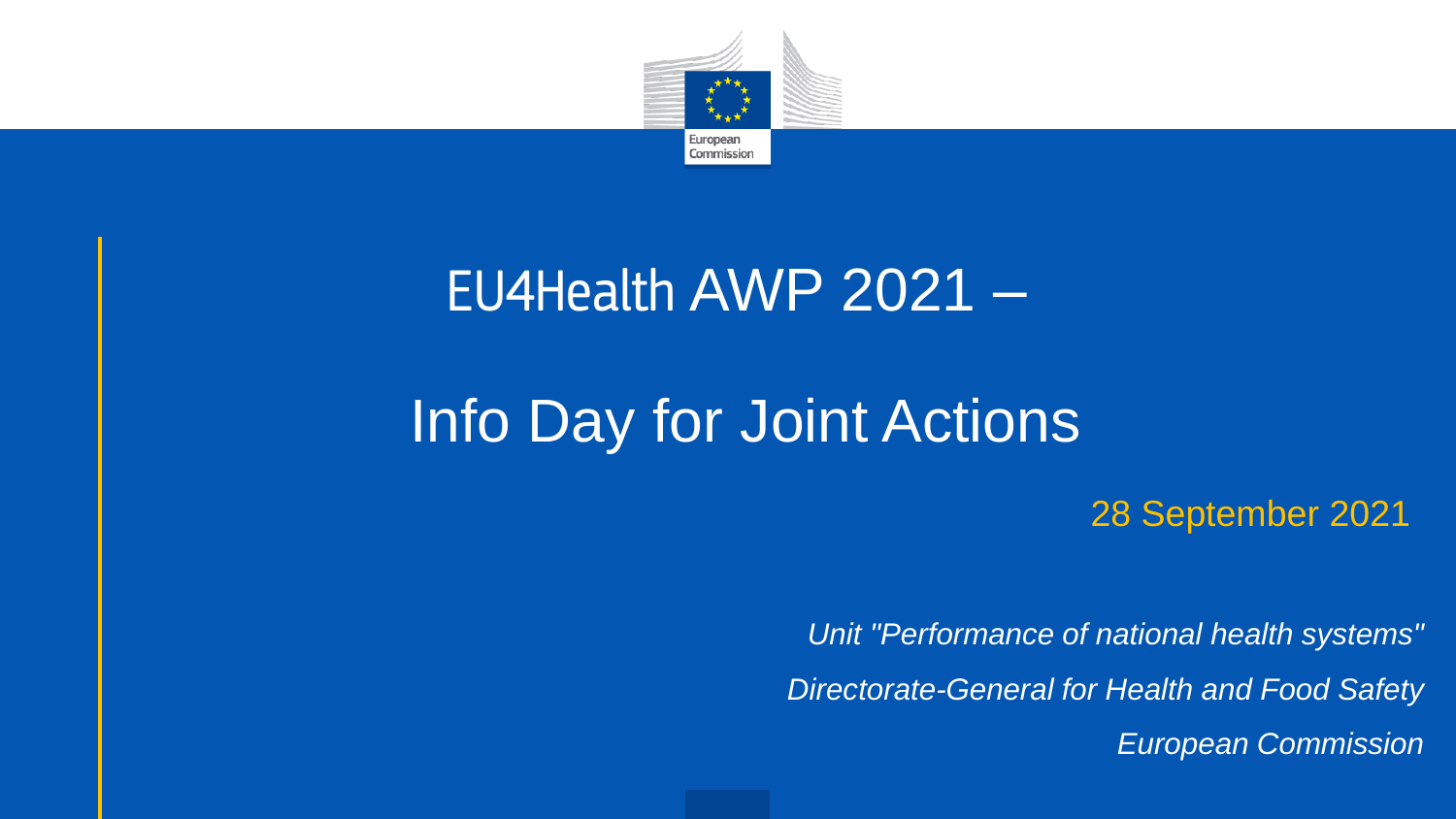# Collaborative Joint Actions – direct grants to MS

HS-g-15.1.1 **Health workforce to meet health challenges – forecasting and planning for workforce in the healthcare sector** (EC grant: **EUR 7 million**)

#### **Policy context:**

- Complex challenges faced by EU healthcare systems even before COVID pandemic.
- All Member States have received in 2020 European Semester Country Specific Recommendations to strengthen the resilience of their healthcare systems , highlighting challenges related to health workforce.
- COVID-19 pandemic brutally reminded about the importance of an balanced/adequate numbers capacity, with the right skills and flexibility.
	- Additional and more demanding service delivery needs were required for managing the pandemic.
- Pact for Skills- new engagement and governance model- flagship under the Skills Agenda

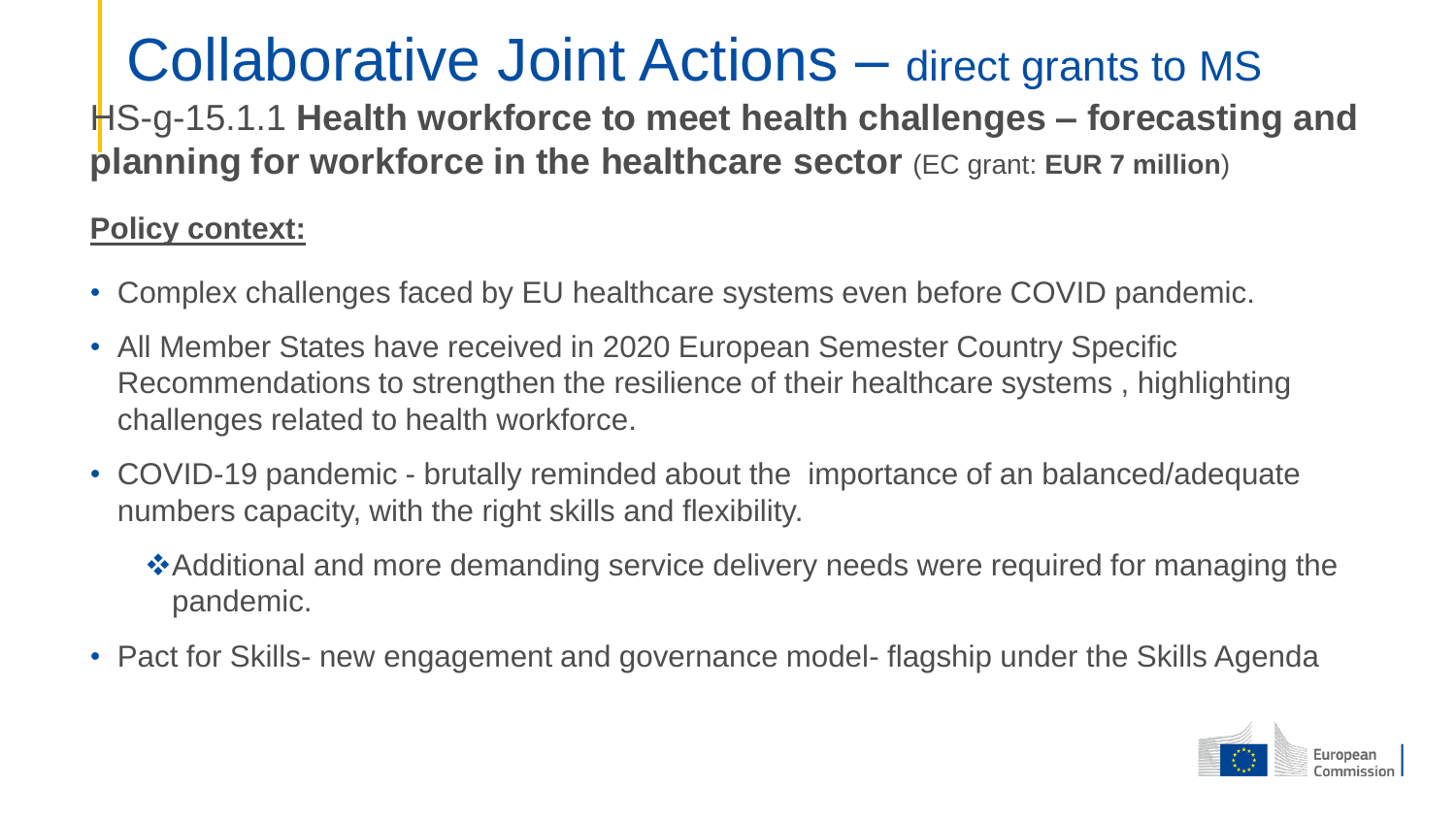### Collaborative Joint Actions – direct grants to MS

• HS-g-15.1.1 **Health workforce to meet health challenges – forecasting and planning for workforce in the healthcare sector**

#### **Scope & Activities:**

- Develop knowledge on datasets needed for more comprehensive health workforce planning
- Support MS and professional organisations to address common challenges, to use improved tools and methodologies
- Build capacity in effective forecasting and planning for health workforce close the divide between Member States
- Twinning, mentoring or 'clustering', joint workshops, technical assistance, learning or training courses